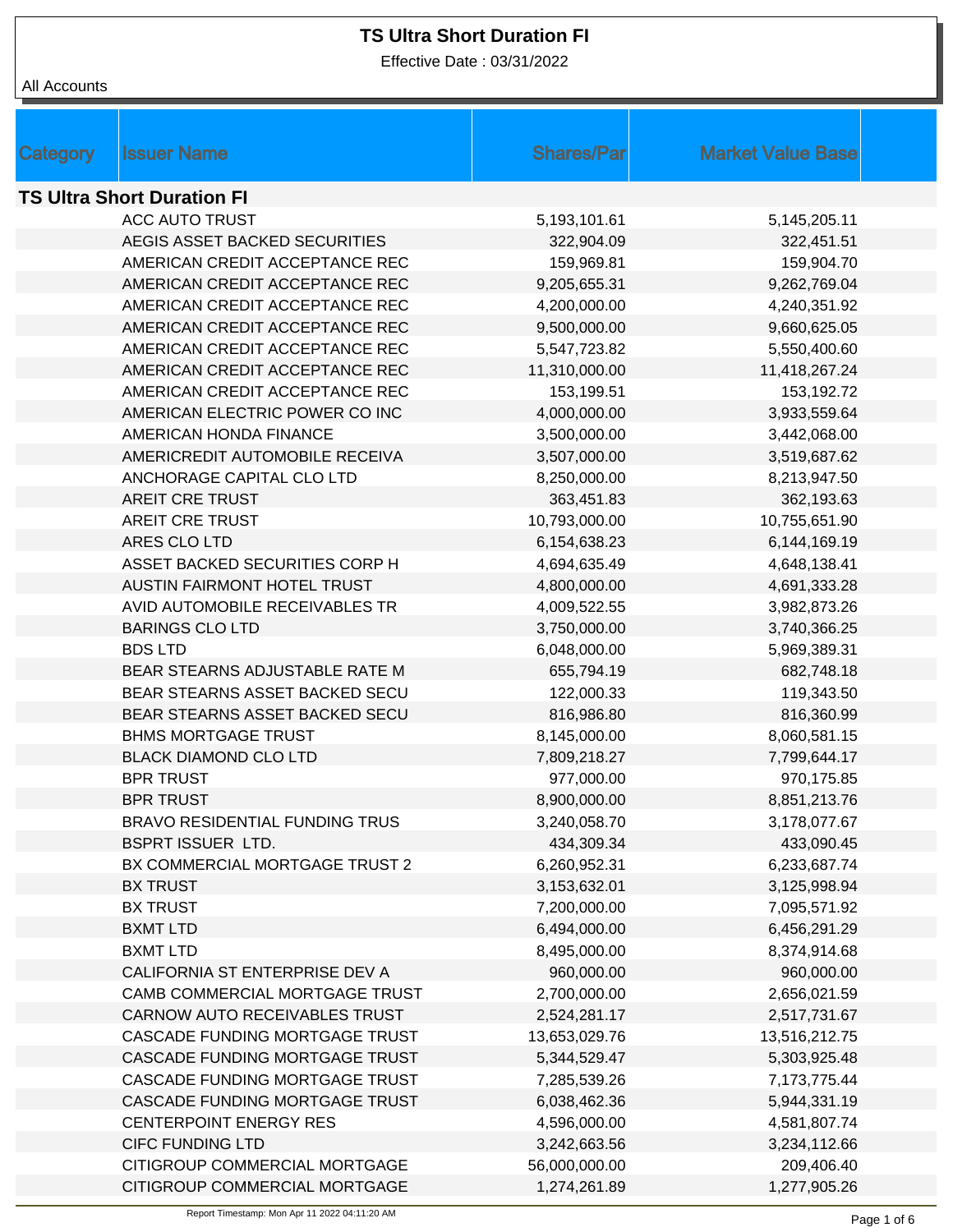Effective Date : 03/31/2022

| <b>Category</b> | <b>Issuer Name</b>                   | <b>Shares/Par</b> | <b>Market Value Base</b> |
|-----------------|--------------------------------------|-------------------|--------------------------|
|                 | CITIGROUP COMMERCIAL MORTGAGE        | 1,026,728.72      | 1,019,240.17             |
|                 | <b>CLECO POWER LLC</b>               | 10,000,000.00     | 9,997,334.60             |
|                 | <b>COMERICA INC</b>                  | 4,367,000.00      | 4,426,994.50             |
|                 | COMM MORTGAGE TRUST                  | 34,456,339.06     | 619,004.69               |
|                 | <b>COMM MORTGAGE TRUST</b>           | 5,839,235.14      | 5,829,700.84             |
|                 | <b>COMMUNITY PROGRAM LOAN TRUST</b>  | 9,825.63          | 9,725.21                 |
|                 | CONN FUNDING II L.P                  | 5,981,379.50      | 5,957,341.53             |
|                 | <b>CPS AUTO TRUST</b>                | 9,279,729.80      | 9,370,840.04             |
|                 | <b>CPS AUTO TRUST</b>                | 1,881,183.33      | 1,893,566.22             |
|                 | <b>CREDIT SUISSE MORTGAGE TRUST</b>  | 6,080,000.00      | 6,038,114.88             |
|                 | <b>CREDIT SUISSE MORTGAGE TRUST</b>  | 2,680,000.00      | 2,600,271.34             |
|                 | <b>CREDIT SUISSE MORTGAGE TRUST</b>  | 12,532,617.82     | 12,631,532.76            |
|                 | <b>CROSSROADS ASSET TRUST</b>        | 2,944,729.22      | 2,924,973.62             |
|                 | <b>DBGS MORTGAGE TRUST</b>           | 10,020,321.66     | 9,932,025.59             |
|                 | DEWOLF PARK CLO LTD                  | 10,750,000.00     | 10,680,565.75            |
|                 | <b>DIGNITY HEALTH</b>                | 7,225,000.00      | 7,266,531.47             |
|                 | <b>DOMINION ENERGY INC</b>           | 7,225,000.00      | 7,211,898.26             |
|                 | DREYFUS GOVERNMENT CASH MANAGE       | 90,342.35         | 90,342.35                |
|                 | DRIVE AUTO RECEIVABLES TRUST         | 197,427.48        | 197,627.41               |
|                 | DRIVE AUTO RECEIVABLES TRUST         | 2,214,518.98      | 2,228,812.59             |
|                 | DT AUTO OWNER TRUST                  | 8,387,988.99      | 8,453,541.96             |
|                 | DT AUTO OWNER TRUST                  | 10,000,000.00     | 10,000,770.00            |
|                 | DT AUTO OWNER TRUST                  | 1,132,824.54      | 1,129,151.13             |
|                 | DT AUTO OWNER TRUST                  | 1,248,449.73      | 1,249,938.51             |
|                 | ELARA HGV TIMESHARE ISSUER           | 2,076,439.71      | 2,068,940.03             |
|                 | <b>ENCINA EQUIPMENT FINANCE</b>      | 2,227,909.66      | 2,224,979.07             |
|                 | <b>ENRGY TRANS LP/REG FIN</b>        | 5,000,000.00      | 5,078,388.35             |
|                 | <b>EXETER AUTOMOBILE RECEIVABLES</b> | 2,293,775.19      | 2,311,321.88             |
|                 | EXETER AUTOMOBILE RECEIVABLES        | 1,979,779.83      | 1,999,025.86             |
|                 | EXETER AUTOMOBILE RECEIVABLES        | 3,223,257.78      | 3,225,505.36             |
|                 | <b>FANNIE MAE</b>                    | 3,327.46          | 3,336.17                 |
|                 | <b>FANNIE MAE</b>                    | 1,594.08          | 0.10                     |
|                 | <b>FANNIE MAE</b>                    | 53,519.21         | 52,263.49                |
|                 | <b>FANNIE MAE</b>                    | 57,530.89         | 61,550.49                |
|                 | <b>FANNIE MAE</b>                    | 20,084.30         | 21,325.91                |
|                 | <b>FANNIE MAE</b>                    | 39,077.44         | 41,705.57                |
|                 | <b>FANNIE MAE</b>                    | 10,452.78         | 11,395.93                |
|                 | <b>FANNIE MAE</b>                    | 333.46            | 341.55                   |
|                 | <b>FANNIE MAE</b>                    | 36,395.47         | 37,526.20                |
|                 | <b>FANNIE MAE</b>                    | 55,532.36         | 57,334.39                |
|                 | <b>FANNIE MAE</b>                    | 50,087.36         | 53,934.37                |
|                 | <b>FANNIE MAE</b>                    | 2,230.17          | 2,275.88                 |
|                 | <b>FANNIE MAE</b>                    | 280,704.37        | 292,431.35               |
|                 | <b>FANNIE MAE</b>                    | 109,368.01        | 118,362.66               |
|                 | <b>FANNIE MAE</b>                    | 47,549.56         | 50,498.88                |
|                 | <b>FANNIE MAE</b>                    | 11,250.48         | 11,672.51                |
|                 | <b>FANNIE MAE</b>                    | 240,153.04        | 247,994.98               |
|                 |                                      |                   |                          |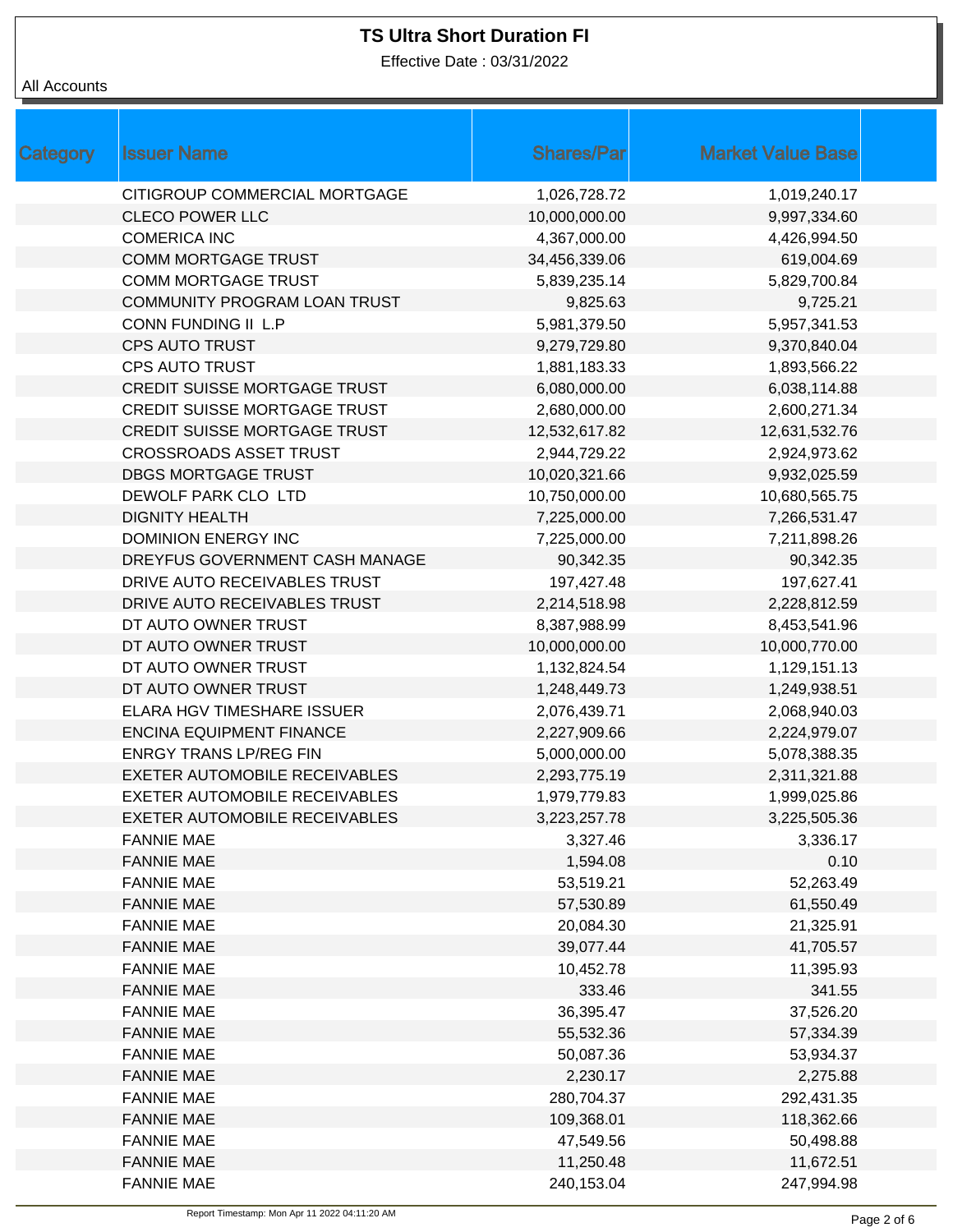Effective Date : 03/31/2022

| Category | <b>Issuer Name</b>             | <b>Shares/Par</b> | <b>Market Value Base</b> |  |
|----------|--------------------------------|-------------------|--------------------------|--|
|          | <b>FANNIE MAE</b>              | 749,790.44        | 774,584.40               |  |
|          | <b>FANNIE MAE</b>              | 20,537.61         | 20,605.75                |  |
|          | <b>FANNIE MAE</b>              | 75,108.20         | 75,184.68                |  |
|          | <b>FANNIE MAE</b>              | 31,087.25         | 31,917.83                |  |
|          | <b>FANNIE MAE</b>              | 20,396.30         | 20,903.20                |  |
|          | <b>FANNIE MAE</b>              | 108,057.00        | 108,701.30               |  |
|          | <b>FANNIE MAE</b>              | 22,982.03         | 23,198.56                |  |
|          | <b>FANNIE MAE</b>              | 255,390.24        | 263,261.27               |  |
|          | <b>FANNIE MAE</b>              | 210.50            | 210.70                   |  |
|          | <b>FANNIE MAE</b>              | 68,353.99         | 74,159.30                |  |
|          | <b>FANNIE MAE</b>              | 232,353.25        | 237,147.56               |  |
|          | <b>FANNIE MAE</b>              | 10,921.91         | 11,803.70                |  |
|          | <b>FANNIE MAE</b>              | 71,804.88         | 73,196.24                |  |
|          | <b>FANNIE MAE</b>              | 234,629.47        | 242,421.94               |  |
|          | <b>FANNIE MAE</b>              | 69,369.24         | 69,442.25                |  |
|          | <b>FANNIE MAE</b>              | 101,663.37        | 105,247.89               |  |
|          | <b>FANNIE MAE</b>              | 39,780.70         | 45,495.12                |  |
|          | <b>FANNIE MAE</b>              | 41,858.64         | 46,769.51                |  |
|          | <b>FANNIE MAE</b>              | 2,628.35          | 2,899.28                 |  |
|          | <b>FANNIE MAE</b>              | 96,201.84         | 100,406.79               |  |
|          | <b>FANNIE MAE</b>              | 23,309.24         | 25,692.84                |  |
|          | <b>FANNIE MAE</b>              | 199,237.19        | 202,486.99               |  |
|          | <b>FANNIE MAE</b>              | 4,292.71          | 4,735.38                 |  |
|          | <b>FANNIE MAE</b>              | 30,595.22         | 33,080.71                |  |
|          | <b>FANNIE MAE</b>              | 33,198.62         | 35,824.92                |  |
|          | FANNIEMAE WHOLE LOAN           | 139,800.10        | 149,336.90               |  |
|          | FHLMC MULTIFAMILY STRUCTURED P | 135,912,522.59    | 2,494,225.84             |  |
|          | FHLMC MULTIFAMILY STRUCTURED P | 61,065,840.69     | 861,700.08               |  |
|          | FIC FUNDING LLC                | 5, 155, 140. 45   | 5,102,537.91             |  |
|          | FLAGSHIP CREDIT AUTO TRUST     | 11,639,402.95     | 11,722,827.21            |  |
|          | FNA VI LLC                     | 3,365,141.72      | 3,212,676.23             |  |
|          | FNB CORP/PA                    | 4,000,000.00      | 3,976,341.24             |  |
|          | FOURSIGHT CAPITAL AUTOMOBILE R | 4,680,000.00      | 4,705,437.20             |  |
|          | <b>FREDDIE MAC</b>             | 143.52            | 146.01                   |  |
|          | FREDDIE MAC                    | 75,936.06         | 76,044.55                |  |
|          | FREDDIE MAC                    | 18,816.95         | 20,379.31                |  |
|          | <b>FREDDIE MAC</b>             | 155,718.81        | 163,426.63               |  |
|          | <b>FREDDIE MAC</b>             | 63,879.07         | 67,048.48                |  |
|          | <b>FREDDIE MAC</b>             | 87,059.52         | 87,087.11                |  |
|          | <b>FREDDIE MAC</b>             | 129,963.60        | 136,518.89               |  |
|          | FREDDIE MAC                    | 48,779.00         | 50,667.18                |  |
|          | <b>FREDDIE MAC</b>             | 105,351.03        | 110,255.30               |  |
|          | FREDDIE MAC                    | 83,807.51         | 85,686.25                |  |
|          | <b>FREDDIE MAC</b>             | 51,267.27         | 52,966.04                |  |
|          | <b>FREDDIE MAC</b>             | 104,517.14        | 108,613.81               |  |
|          | <b>FREDDIE MAC</b>             | 6,596.72          | 7,248.17                 |  |
|          | FREDDIE MAC                    | 5,615.02          | 6,175.60                 |  |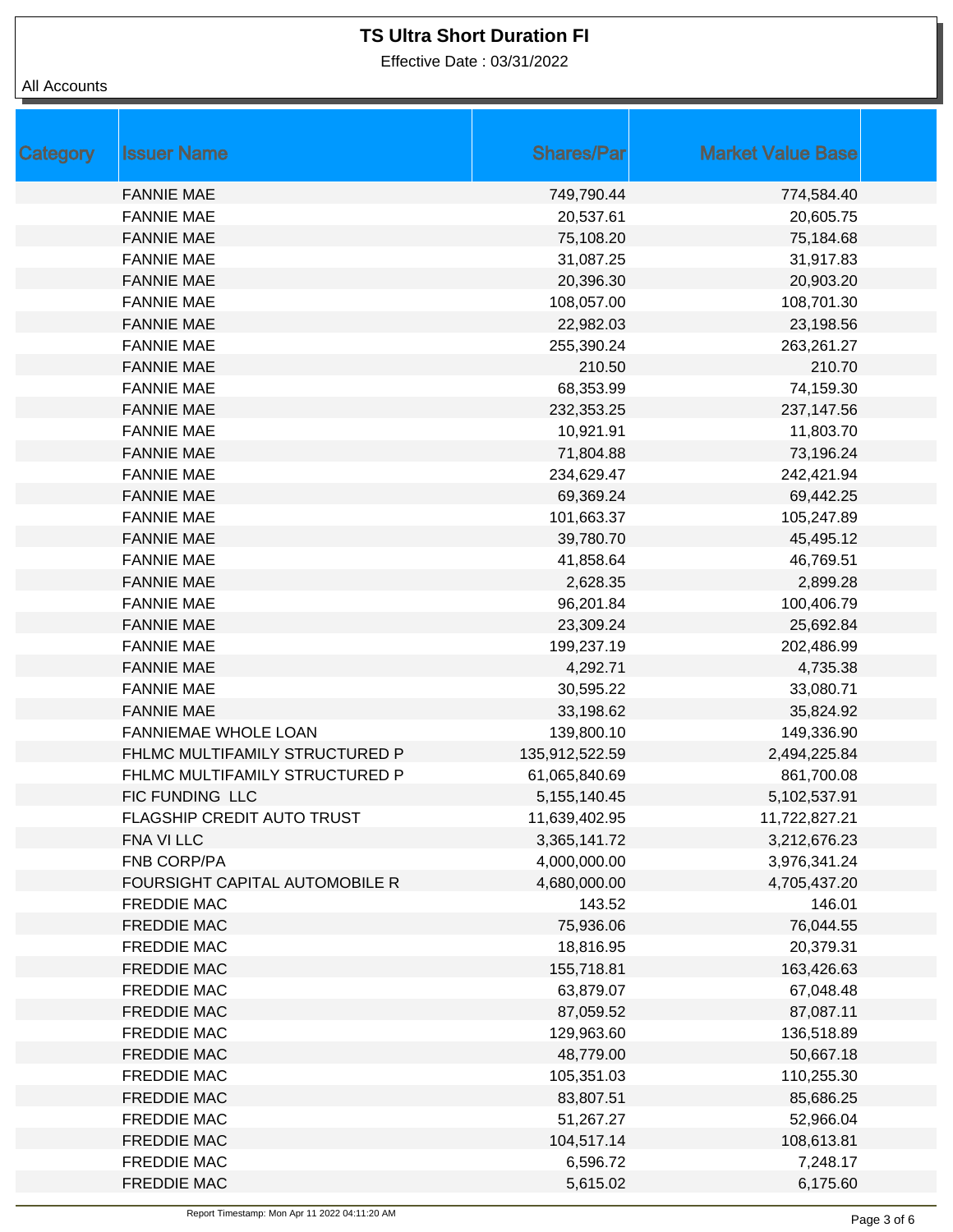Effective Date : 03/31/2022

| Category | <b>Issuer Name</b>                  | <b>Shares/Par</b> | <b>Market Value Base</b> |
|----------|-------------------------------------|-------------------|--------------------------|
|          | <b>FREDDIE MAC</b>                  | 202,936.88        | 210,970.92               |
|          | <b>FREDDIE MAC</b>                  | 412,844.64        | 431,444.43               |
|          | <b>FREDDIE MAC</b>                  | 164,259.40        | 172,123.83               |
|          | <b>FREDDIE MAC</b>                  | 75,821.66         | 79,741.77                |
|          | <b>FREDDIE MAC</b>                  | 808,828.99        | 778,397.85               |
|          | <b>FREDDIE MAC</b>                  | 153,639.05        | 153,987.64               |
|          | <b>FREMF MORTGAGE TRUST</b>         | 435,000.00        | 437,946.60               |
|          | FREMF MORTGAGE TRUST                | 2,530,080.00      | 2,531,343.52             |
|          | FREMF MORTGAGE TRUST                | 800,000.00        | 803,907.12               |
|          | <b>GLS AUTO RECEIVABLES TRUST</b>   | 2,444,945.41      | 2,449,279.56             |
|          | <b>GLS AUTO RECEIVABLES TRUST</b>   | 158,479.75        | 158,423.25               |
|          | <b>GOLDMAN SACHS GROUP INC/THE</b>  | 6,300,000.00      | 6,306,634.09             |
|          | GOVERNMENT NATIONAL MORTGAGE A      | 44,698.01         | 45,398.02                |
|          | GOVERNMENT NATIONAL MORTGAGE A      | 289,548.81        | 293,696.92               |
|          | GOVERNMENT NATIONAL MORTGAGE A      | 929.67            | 937.68                   |
|          | GOVERNMENT NATIONAL MORTGAGE A      | 5,045.23          | 5,063.78                 |
|          | GOVERNMENT NATIONAL MORTGAGE A      | 93.51             | 93.75                    |
|          | GOVERNMENT NATIONAL MORTGAGE A      | 191,754.89        | 198,412.46               |
|          | GOVERNMENT NATIONAL MORTGAGE A      | 79,987.60         | 82,477.37                |
|          | GOVERNMENT NATIONAL MORTGAGE A      | 163,488.37        | 167,771.14               |
|          | GOVERNMENT NATIONAL MORTGAGE A      | 176,376.13        | 183,235.13               |
|          | GOVERNMENT NATIONAL MORTGAGE A      | 45,028.07         | 45,021.94                |
|          | GOVERNMENT NATIONAL MORTGAGE A      | 18,213.93         | 18,323.30                |
|          | GOVERNMENT NATIONAL MORTGAGE A      | 46,950.96         | 46,689.39                |
|          | <b>GS MORTGAGE SECURITIES TRUST</b> | 18,959,000.00     | 18,950,608.75            |
|          | <b>GS MORTGAGE SECURITIES TRUST</b> | 118,906,000.00    | 272,508.77               |
|          | <b>GS MORTGAGE SECURITIES TRUST</b> | 705,000.00        | 702,972.00               |
|          | <b>GS MORTGAGE SECURITIES TRUST</b> | 3,859,000.00      | 3,800,579.37             |
|          | <b>GSR MORTGAGE LOAN TRUST</b>      | 1,470,780.85      | 1,542,156.37             |
|          | <b>HONO MORTGAGE TRUST</b>          | 94,257,000.00     | 246,783.68               |
|          | HUNTINGTON INGALLS INDUSTRIES INC   | 8,380,000.00      | 8,134,531.87             |
|          | <b>HYUNDAI CAPITAL AMERICA</b>      | 2,500,000.00      | 2,491,977.10             |
|          | <b>HYUNDAI CAPITAL AMERICA</b>      | 5,000,000.00      | 4,775,061.00             |
|          | INT DEVELOPMENT FIN CORP            | 5,703,600.00      | 5,703,600.00             |
|          | INT DEVELOPMENT FIN CORP            | 10,000,000.00     | 10,000,000.00            |
|          | INT DEVELOPMENT FIN CORP            | 1,870,000.00      | 1,870,000.00             |
|          | INT DEVELOPMENT FIN CORP            | 4,300,000.00      | 4,300,000.00             |
|          | INTERCONTINENTALEXCHANGE            | 2,000,000.00      | 1,964,455.20             |
|          | JP MORGAN CHASE COMMERCIAL MOR      | 1,552,488.28      | 1,553,403.63             |
|          | JP MORGAN CHASE COMMERCIAL MOR      | 50,029.49         | 50,052.93                |
|          | JP MORGAN CHASE COMMERCIAL MOR      | 2,750,000.00      | 2,698,369.03             |
|          | JP MORGAN MORTGAGE TRUST            | 59,138.28         | 47,153.91                |
|          | JP MORGAN MORTGAGE TRUST            | 3,588,143.04      | 3,467,873.51             |
|          | JPMBB COMMERCIAL MORTGAGE SECU      | 412,833.28        | 402,741.94               |
|          | LAD AUTO RECEIVABLES TRUST          | 7,661,719.48      | 7,508,124.22             |
|          | <b>MADISON PARK FUNDING LTD</b>     | 3,398,924.29      | 3,387,670.45             |
|          | MAGNETITE CLO LTD                   | 2,983,527.86      | 2,974,514.62             |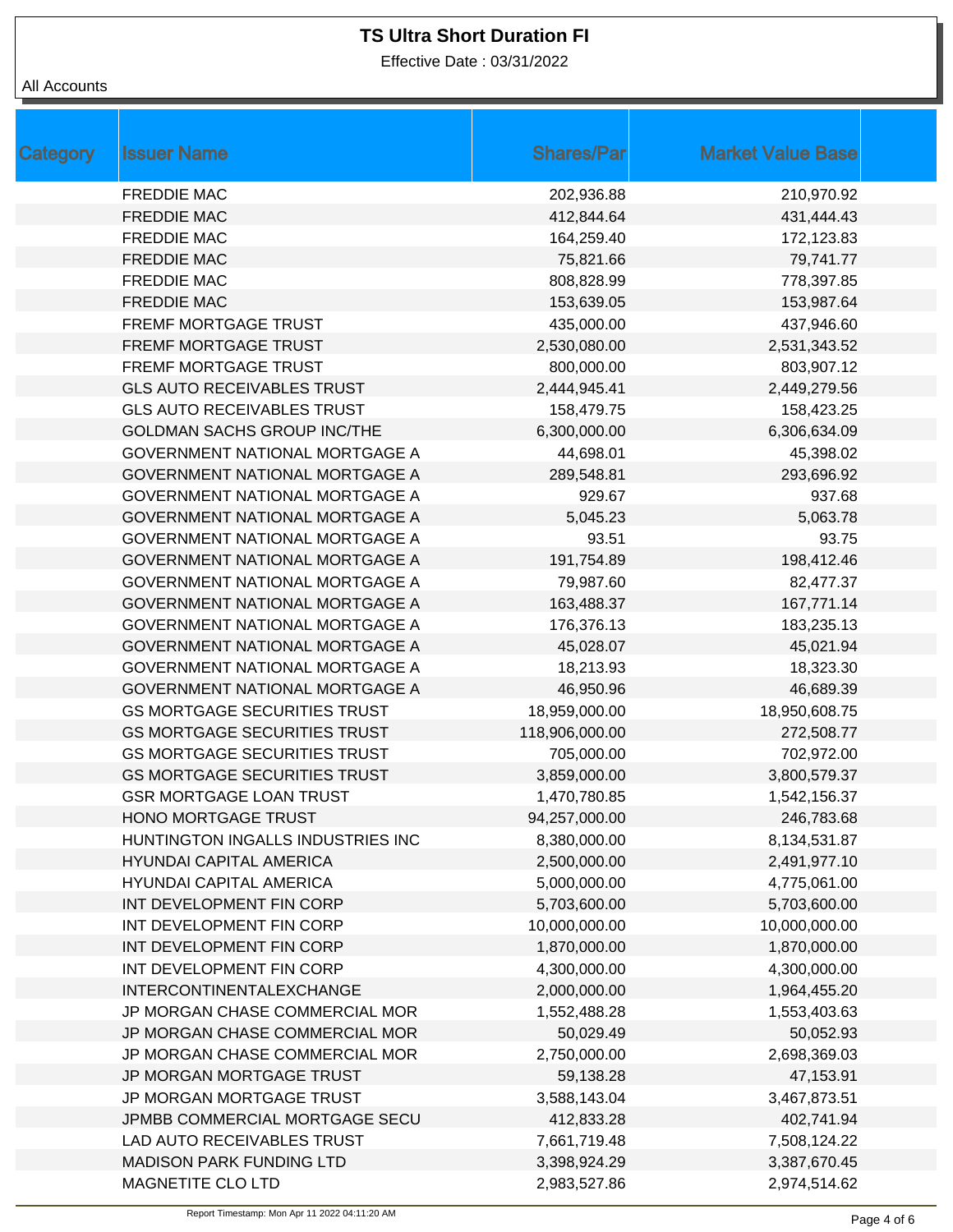Effective Date : 03/31/2022

| Category | <b>Issuer Name</b>                    | <b>Shares/Par</b> | <b>Market Value Base</b> |
|----------|---------------------------------------|-------------------|--------------------------|
|          | MERRILL LYNCH MORTGAGE INVESTO        | 16,442.24         | 16,269.70                |
|          | MF1 LTD                               | 5,000,000.00      | 5,012,626.50             |
|          | MF1 MULTIFAMILY HOUSING MORTGA        | 7,175,000.00      | 7,101,746.12             |
|          | <b>MF1 MULTIFAMILY HOUSING MORTGA</b> | 4,000,000.00      | 3,958,545.20             |
|          | MF1 MULTIFAMILY HOUSING MORTGA        | 10,219,000.00     | 10,100,600.62            |
|          | MICROCHIP TECHNOLOGY INC              | 4,000,000.00      | 4,051,344.56             |
|          | MIDWEST CONNECTOR CAPIT               | 5,000,000.00      | 5,000,000.00             |
|          | MILL CITY MORTGAGE TRUST              | 1,227,056.51      | 1,231,367.28             |
|          | MILL CITY MORTGAGE TRUST              | 444,415.30        | 444,206.02               |
|          | MITSUBISHI UFJ FIN GRP                | 3,800,000.00      | 3,684,795.25             |
|          | MLCC MORTGAGE INVESTORS INC           | 53,815.04         | 54,206.82                |
|          | MONROE CAPITAL MML CLO                | 7,296,386.06      | 7,262,246.27             |
|          | MORGAN STANLEY BAML TRUST             | 4,790,000.00      | 4,780,320.85             |
|          | MORGAN STANLEY BAML TRUST             | 8,526,864.62      | 8,528,768.67             |
|          | MORGAN STANLEY BAML TRUST             | 944,686.09        | 947,161.73               |
|          | MORGAN STANLEY BAML TRUST             | 547,264.68        | 547,485.28               |
|          | MORGAN STANLEY CAPITAL I TRUST        | 1,411,000.00      | 1,404,308.76             |
|          | MORGAN STANLEY CAPITAL I TRUST        | 8,700,000.00      | 8,650,850.22             |
|          | MORGAN STANLEY CAPITAL I TRUST        | 7,191,263.25      | 7,145,194.58             |
|          | NATIONAL BANK OF CANADA               | 7,000,000.00      | 6,958,721.42             |
|          | NESTLE HOLDINGS INC                   | 5,500,000.00      | 5,283,846.98             |
|          | NEUBERGER BERMAN CLO LTD              | 6,250,000.00      | 6,216,093.75             |
|          | NEXTERA ENERGY CAPITAL                | 10,000,000.00     | 9,965,127.00             |
|          | <b>NUTRIEN LTD</b>                    | 5,000,000.00      | 4,964,440.65             |
|          | ONE GAS INC                           | 7,500,000.00      | 7,490,206.65             |
|          | PACIFIC GAS & ELECTRIC                | 7,500,000.00      | 7,489,229.33             |
|          | PACIFIC GAS & ELECTRIC                | 1,500,000.00      | 1,500,427.55             |
|          | PALMER SQUARE LOAN FUNDING LTD        | 2,521,239.44      | 2,518,834.18             |
|          | PALMER SQUARE LOAN FUNDING LTD        | 1,339,615.26      | 1,339,612.58             |
|          | PALMER SQUARE LOAN FUNDING LTD        | 2,162,183.61      | 2,166,802.03             |
|          | PALMER SQUARE LOAN FUNDING LTD        | 10,500,000.00     | 10,450,335.00            |
|          | PEAKS CLO LTD                         | 2,927,097.89      | 2,921,656.42             |
|          | PRESTIGE AUTO RECEIVABLES TRUS        | 524,228.61        | 525,198.38               |
|          | PRESTIGE AUTO RECEIVABLES TRUS        | 2,250,000.00      | 2,270,100.38             |
|          | PROGRESS RESIDENTIAL TRUST            | 9,700,000.00      | 9,431,175.17             |
|          | READYCAP COMMERCIAL MORTGAGE T        | 978,023.48        | 960,939.66               |
|          | <b>RECKITT BENCKISER TSY</b>          | 1,570,000.00      | 1,571,745.35             |
|          | RESIDENTIAL ASSET MORTGAGE PRO        | 620,515.16        | 620,091.72               |
|          | RESIDENTIAL ASSET MORTGAGE PRO        | 1,569,107.90      | 1,563,024.63             |
|          | RESIDENTIAL ASSET MORTGAGE PRO        | 1,436,931.80      | 1,433,557.88             |
|          | RESIDENTIAL FUNDING MTG SEC I         | 526,770.02        | 465,434.45               |
|          | RMF PROPRIETARY ISSUANCE TRUST        | 10,951,690.62     | 10,727,670.50            |
|          | SANTANDER DRIVE AUTO RECEIVABL        | 361,697.07        | 362,188.80               |
|          | SEQUOIA MORTGAGE TRUST                | 2,177,405.13      | 2,176,416.37             |
|          | SEQUOIA MORTGAGE TRUST                | 622,691.00        | 625,190.61               |
|          | SEQUOIA MORTGAGE TRUST                | 2,003,612.75      | 2,010,932.55             |
|          | SIERRA RECEIVABLES FUNDING CO         | 447,214.62        | 444,018.15               |